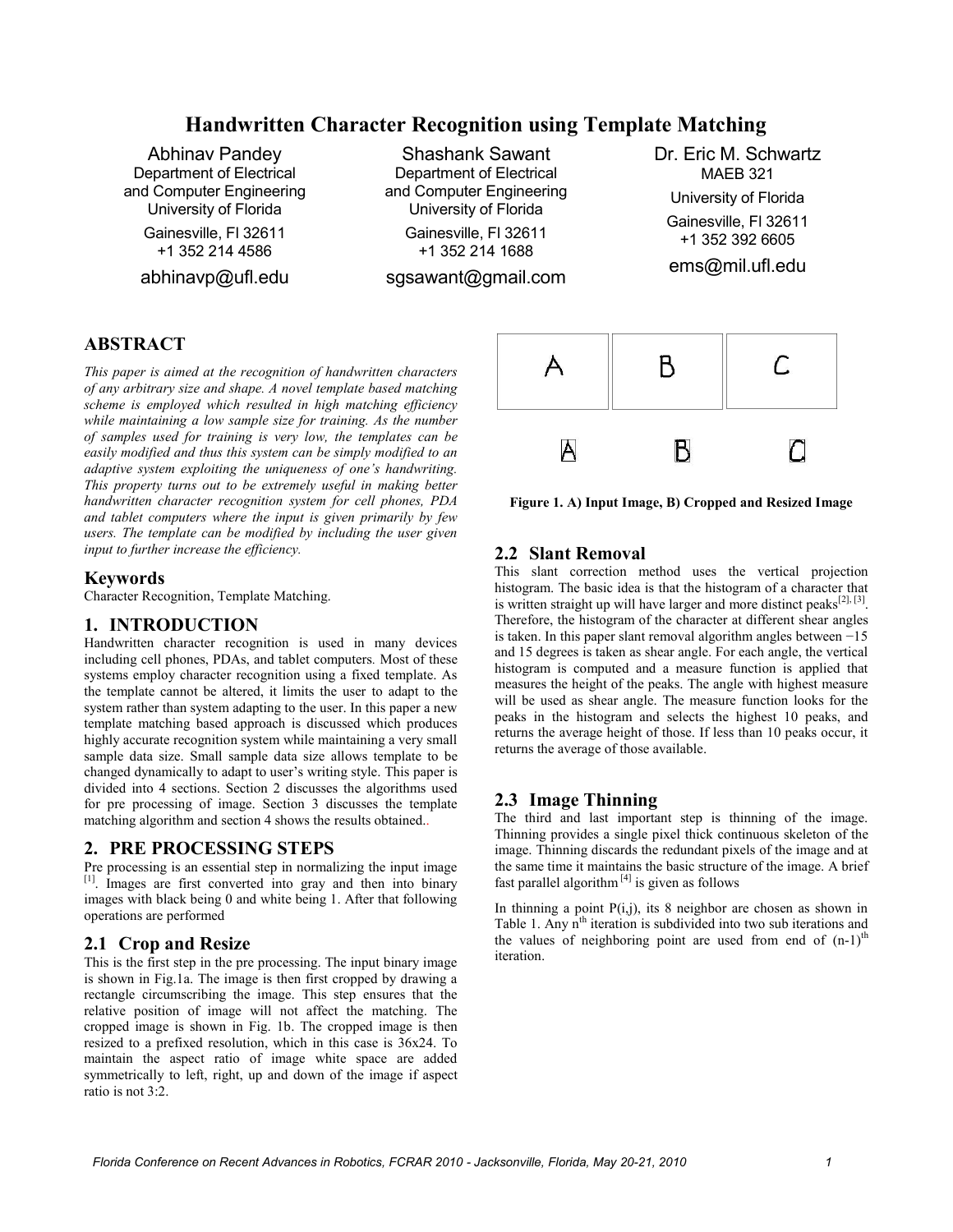**Table 1. Neighboring Point Order**

| P9          | P <sub>2</sub> | P <sub>3</sub> |
|-------------|----------------|----------------|
| $(i-1,j-1)$ | $(i-1,j)$      | $(i-1,j+1)$    |
| P8          | P              | P4             |
| $(i,j-1)$   | (i,j)          | $(i, j+1)$     |
| P7          | P6             | P5             |
| $(i+1,j-1)$ | $(i+1,i)$      | $(i+1,j+1)$    |

Let A(P) be number of  $0 \rightarrow 1$  transitions in the ordered pair  $P2 \rightarrow P3 \rightarrow P4$ .  $\rightarrow P2$  and let B(P) be number of non zero neighbors of  $P(i,j)$ . Now the point  $P(i,j)$  is deleted if the following conditions are satisfied

$$
1 < B(P) < 7 \qquad \qquad A(P) = 1
$$

$$
P_2P_4P_6 = 0 \t\t P_4P_6P_8 = 0
$$

In the second sub iteration  $P(i,j)$  is deleted if the following conditions are met

$$
1 < B(P) < 7 \qquad \qquad A(P) = 1
$$

$$
P_2P_4P_8 = 0 \t\t P_2P_6P_8 = 0
$$

The following process is repeated until no point is left for deletion. The thinned image is shown in Fig. 2





#### **3. TEMPLATE MATCHING**

A template for each character is generated by using the skeleton images generated in pre processing stage. Template is made by taking all the black pixels of thinned image while excluding all the duplicate black pixels. This operation is performed by first inverting the image, i.e. flipping 0's with 1's and vice versa. To make a template of a character all the samples are taken and converted. Now an OR operation is performed on all the samples to generate the template of the image. A template image is shown in Fig. 3



**Figure 3. Template Images**

Similar pre processing steps are also performed on the input image to be matched. The thinned input image is also inverted. The next step is to match the input stage to all the template images. The following two functions are calculated.

$$
sim(char) = \sum_{i=1}^{36} \sum_{j=1}^{24} AND\{input(i, j), template[char](i, j)\}
$$

$$
dis(char) = \sum_{i=1}^{36} \sum_{j=1}^{24} XOR \{ input(i, j), template[char](i, j) \}
$$

sim(char) defines the similarity between input image with a given template image. It is computed by using a bit wise and operator over the entire image.

dis(char) defines the dissimilarity between input image with a given template image. It is computed by using a bit wise exclusive or operator over the entire image.

Both sim(char) and dis(char) are used to define the overall similarity of a character to a template character. The more the sim(char) is the more the similarity and the lesser the dis(char) is more is the similarity. Using these two properties the overall matching function of a character to a template is defined as follows

$$
mem(char) = \frac{(sim(char))^{\frac{3}{2}}}{\sqrt{dis(char)}}
$$

The index of similarity alone cannot generate reliable data. If alone sim(char) is used the results will be skewed towards dense characters as the and operation will generate high value. To overcome this index of dissimilarity is put in the denominator. This ensures that if the two samples match closely their similarity index is quite high. An array of matching value mem(char) is thus generated. Template with highest amount of matching is taken as a successful match.

#### **4. RESULTS AND DISCUSSION**

The main power of the algorithm lies in the very small number of training data. This allows it to update the template based upon the user input. Every incorrect recognition of the input character can be used to update the template. This results in very high accuracy in very small iterations

To demonstrate this property 6 sets say H1 to H6 or  $26x6 = 156$ samples of handwritten characters are taken as test data. The characters are generated using a touch screen phone and imported into the computer. The template is made using 10 sets say F1-F10  $(26*10 = 260)$  of typed characters in various fonts. In the first iteration all 156 samples are matched using the template made by computer fonts and the numbers of incorrect recognitions are plotted.

In the next iteration one set of typed sample data is replaced by one set of hand written data i.e. the sample data for template generation is taken as F1-F9, H1. The test data which is being used is H2-H7. Again the numbers of incorrect matches are plotted.

A plot of this is shown in Fig. 4. It can be observed from the plot that in the beginning the error rate was roughly 27% which in the 6 th iteration was reduced to 8%. In all the iterations sample data size is taken as 10 sets and test data size is taken as 6 sets of data.

So by this it is demonstrated that a better more efficient handwritten character recognition system can be implemented. With the ever growing market of touch screen phones and tablet notebooks this application can prove to be very useful. It can very